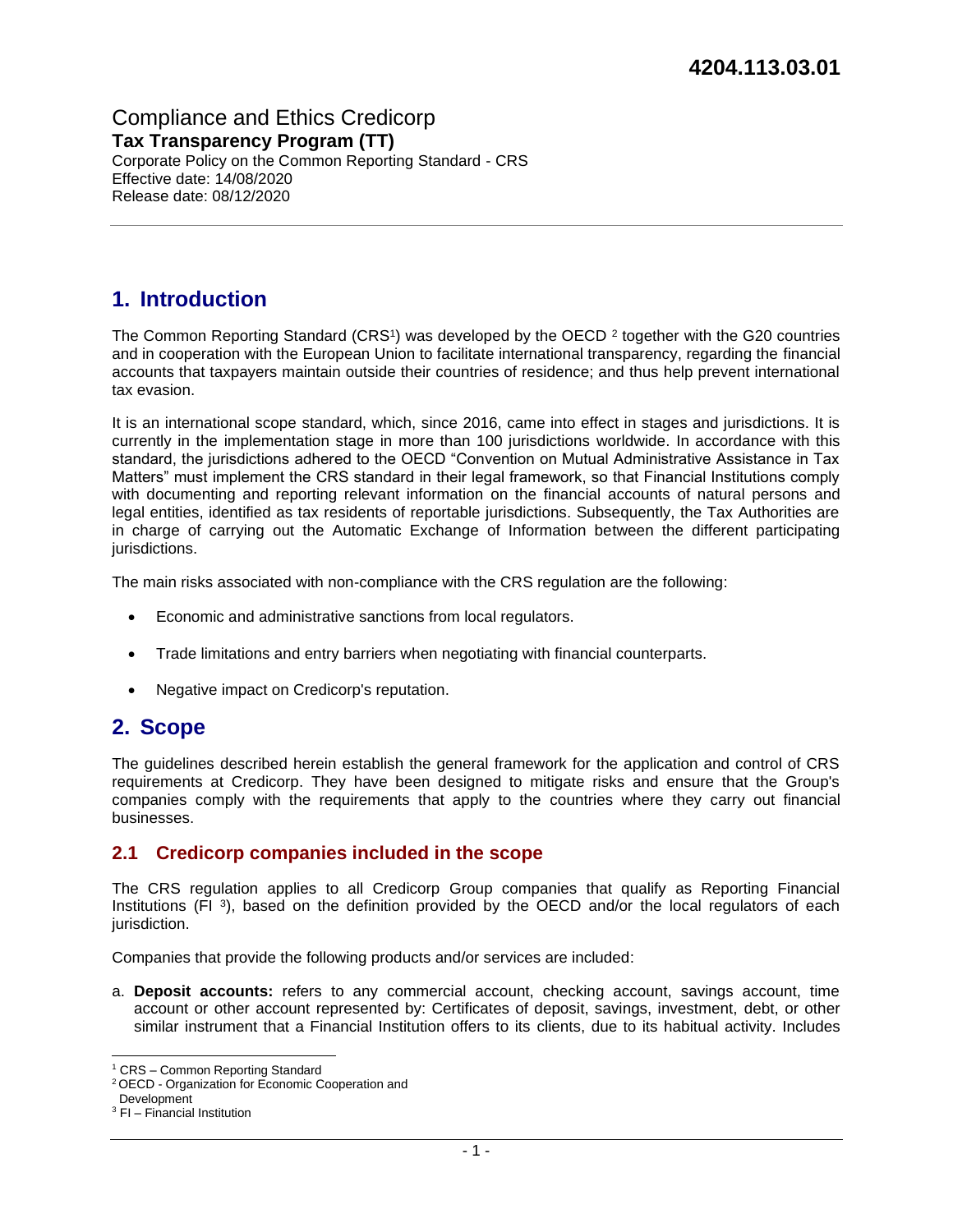the capital held by an insurance company to guarantee the payment or payment of deposit on investment contracts or similar,

- b. **Custodial accounts:** refers to any account (other than an insurance contract, insurance contract with cash value or an annuity contract), in which one or more financial assets (shares, fixed income, derivatives, etc.) are deposited, on behalf of a third party.
- c. **Equity stakes:** refers to direct or indirect stakes in companies, investment entities (funds, trusts, etc.), holding entities, financial institutions or debt papers issued by any of the above. In the case of mutual funds and investment funds, the reference to equity or debt participation is with respect to the managed fund and not to the Fund Management Company. Any equity or debt participation in an investment entity is excluded only for the fact of: (i) advising on investment matters to a client and acting on his behalf, or (ii) managing portfolios for a client and acting in his name in order to invest, manage or administer financial assets deposited on behalf of the client in a financial institution other than said entity. In the case of trusts, who owns the participation in the trust can be a settlor, trustee, beneficiary, or any other person who exercises control of the trust.
- d. **Insurance contract or cash value annuity contract:** refers to insurance contracts with cash value and private retirement fund contracts, issued or maintained in a financial institution. They are different from private, immediate, non-transferable income and not linked to investment, issued to a natural person and that monetize a retirement fund or a disability benefit, linked to an account identified as an excluded account.

The Credicorp companies that are under this scope must follow a process of adaptation to the guidelines described in this document; according to their particular characteristics (country, type of company, type of products, type of clients, market, etc.). In the same way, they must ensure that all their activities are carried out in accordance with this document.

On the date of the release of this policy<sup>4</sup>, Financial Institutions<sup>5</sup> of the Credicorp Group that are included in the scope of the CRS regulation are:

#### **Local businesses (Peru):**

- Banco de Crédito del Perú.
- Credicorp Capital Sociedad Agente de Bolsa S.A.
- Credicorp Capital S.A. Sociedad Administradora de Fondos.
- Credicorp Capital Sociedad Titulizadora S.A.
- Credicorp Capital Servicios Financieros S.A.
- Grupo Crédito S.A.
- Mibanco Banco de la Microempresa S.A.
- Pacífico.
- Prima AFP S.A.

<sup>4</sup> This list is subject to changes and additions of new entities or existing entities in the Credicorp Group, which may qualify as FI due to its activities or line of business.

<sup>&</sup>lt;sup>5</sup> Includes Patrimonies, Trusts, Funds, Investment Vehicles and others managed by each of the companies.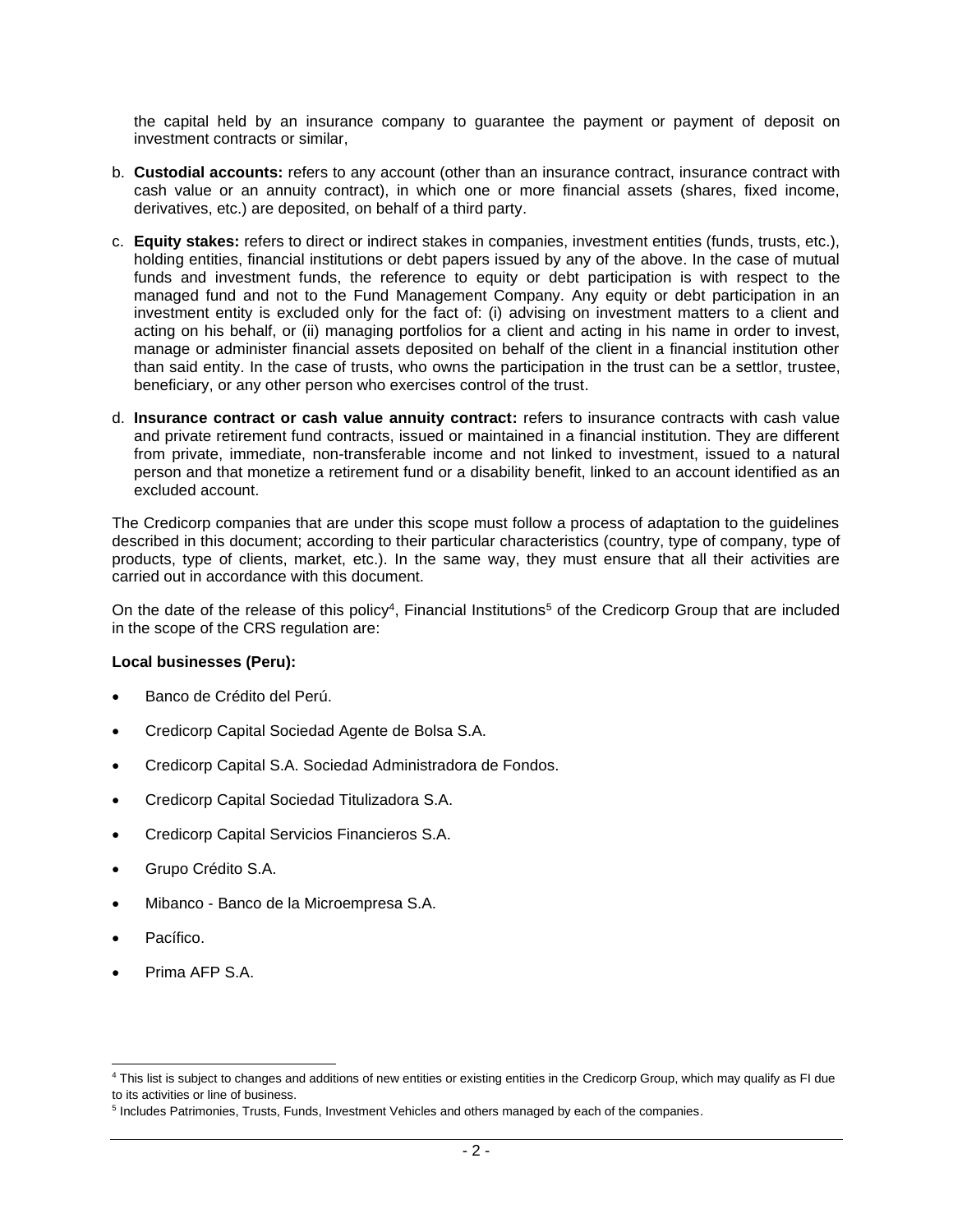### **Subsidiaries and affiliates abroad:**

| <b>Jurisdiction</b> | <b>Subsidiary</b>                                                |
|---------------------|------------------------------------------------------------------|
| <b>Bahamas</b>      | CCR. Inc.                                                        |
| Chile               | Credicorp Capital Asset Management S.A Administradora General de |
|                     | Fondos.                                                          |
| Chile               | Credicorp Capital Chile S.A.                                     |
| Chile               | Credicorp Capital S.A. Administradora de Inversiones.            |
| Chile               | Credicorp Capital S.A. Corredores de Bolsa.                      |
| Chile               | Inversiones IMT S.A.                                             |
| Colombia            | Credicorp Capital Colombia S.A.                                  |
| Colombia            | Credicorp Capital Fiduciaria S.A.                                |
| Colombia            | Bancompartir S.A.                                                |
| Cayman Islands      | <b>Atlantic Security Bank.</b>                                   |
| Cayman Islands      | Credicorp Capital Asset Management.                              |
| Cayman Islands      | Credicorp Capital Global SPC.                                    |
| Cayman Islands      | Credicorp Capital Mutual Funds SPC.                              |
| Luxemburg           | Credicorp Capital Asset Management Fund.                         |
| Panama              | Atlantic Security Bank - Panamá Branch.                          |
| Panama              | Banco de Crédito del Perú - Panamá Branch.                       |
| Uruguay             | <b>IM TRUST International S.A.</b>                               |

In order to expand information on the application of this policy, CRS Guidelines will be published for each jurisdiction, with the most relevant aspects for implementation.

## **2.2 Current regulatory models**

The CRS regulatory framework that are subject to Credicorp's Financial Institutions will vary depending on their geographic location. Although the regulation is similar for all jurisdictions, there are notable differences in some respects mainly in the deadlines for classifying clients as new or pre-existing and for the execution of due diligence procedures.

Of all the jurisdictions in which Credicorp's Financial Companies are located, two exceptions are distinguished with respect to CRS: Bolivia and the United States. Bolivia has not adopted a regulatory framework establishing the country's adherence to the CRS regulation and for this reason, Credicorp's Financial Institutions that are in Bolivia will not have CRS obligations. The United States is also not part of the jurisdictions attached to CRS because the competent authority considers that it can achieve the same objectives of tax transparency through the FATCA Regulation (Foreign Account Tax Complaint Act).

# **3. General Objectives**

The objectives of this policy are:

- a) Establish guidelines to be followed by Credicorp's Financial Institutions for the correct application and adequate implementation of CRS requirements, regarding the management of financial counterparts, customer management and the treatment of financial accounts subject to reporting.
- b) Ensure that Credicorp's Financial Institutions comply with all CRS requirements regarding the identification, due diligence, and reporting of the financial accounts of clients impacted by regulation.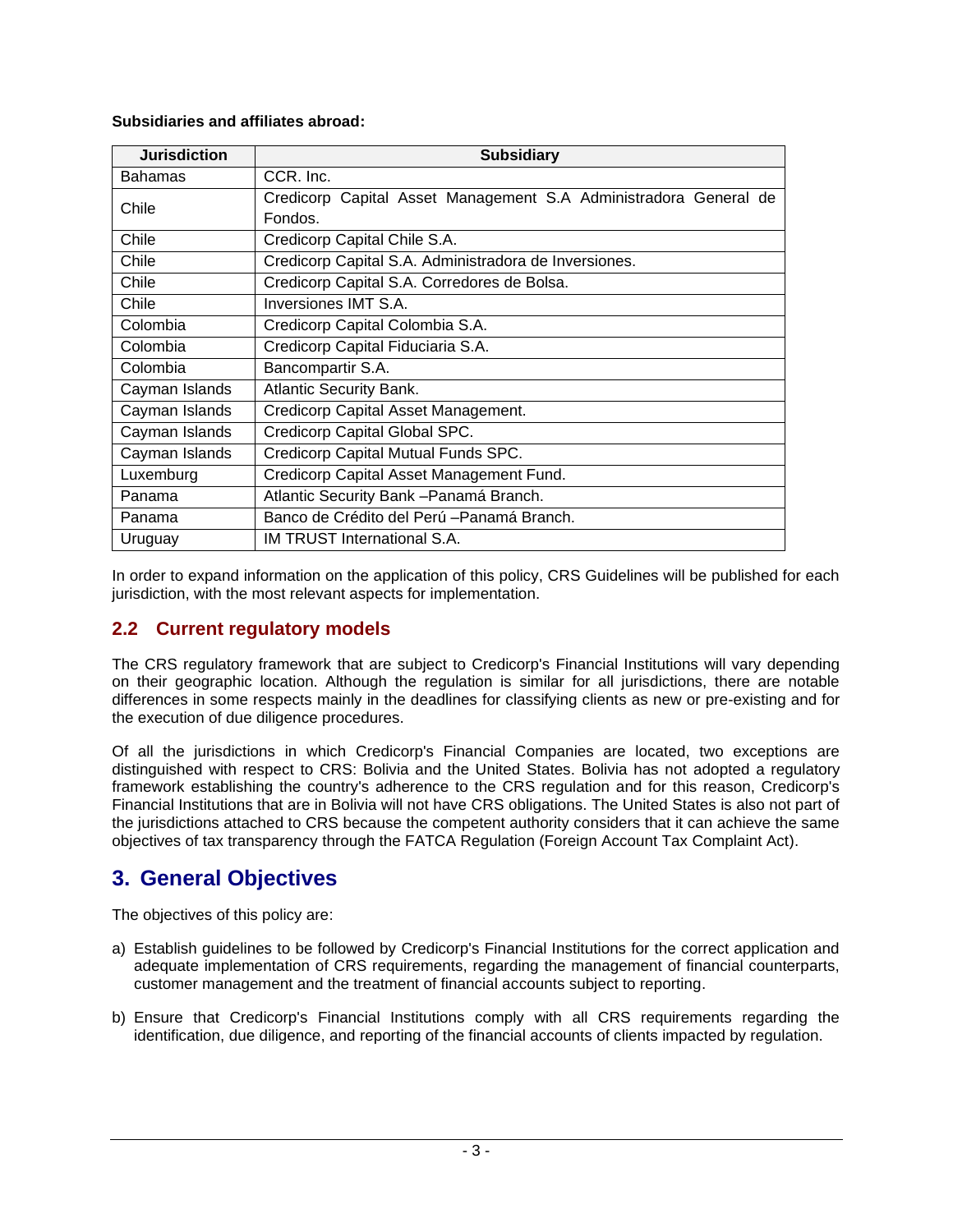c) Establish adequate mechanisms that allow to have relevant information from customers, to comply with CRS requirements.

# **4. Definitions**

- a) **Reportable client:** Any natural or legal person who is a tax resident of a reportable jurisdiction, by virtue of the tax legislation of said jurisdiction.
- b) **Counterparties:** All those entities or third parties through which investment operations, transactions impacted by CRS and/or transactions related to products impacted by CRS are carried out (example: Banks, Correspondents banks, Brokers, Stockbrokers, Custodians, etc.). In general, they are entities whose main activity is to carry out transactions impacted by CRS, either through the acquisition of a product or the provision of a service.
- c) **Annuity Contract:** Contracts by which an issuer agrees to make total or partial payments in a given period, by reference to the life expectancy of one or more natural persons. It also includes contracts considered as private income, in accordance with the legislation, regulation or practice of the jurisdiction where it is entered; and for which the issuer agrees to make payments for a period of years. Retirement funds contracts are excluded.
- d) **Cash Value Insurance Contract:** Insurance contracts (other than a reinsurance contract for indemnities between two insurance companies) with a cash value, that is, the insured has the right to receive an amount of cash after the redemption or termination of the contract. Life insurance contracts are excluded only for death, insurance contracts for the benefit of personal injury or illness, etc.
- e) **High Value Accounts:** Pre-existing financial accounts held by natural persons, with a balance or added value (includes the average and highest monthly amount) that exceeds US \$ 1 MM (or its equivalent in local currency) as of December 31 of the year prior to the effective date of CRS, or as of December 31 of any subsequent year.
- f) **Lower Value Accounts:** Pre-existing financial accounts held by natural persons, with a balance or added value (includes the average and highest monthly amount) not exceeding US \$ 1 MM (or its equivalent in local currency) as of December 31, year prior to the entry into force of CRS.
- g) **Custodial Accounts:** Accounts that invest exclusively in financial instruments with investment components such as: stocks, bonds, etc.
- h) **Depositary Accounts:** Monetary accounts held by a client in a financial institution, such as: savings accounts, checking accounts, term accounts, bank certificates, certain insurance policies, funds, securities, etc.
- i) **Financial Account:** All the accounts that a Financial Institution holds in the regular course of its activities and includes custody accounts, deposit accounts, capital participation and specific insurance contracts.
- j) **New Accounts:** All accounts opened by a Financial Institution from the effective date of the CRS regulation.
- k) **Pre-existing Accounts:** All the accounts that a Financial Institution holds, as of December 31 of the year prior to the entry into force of CRS.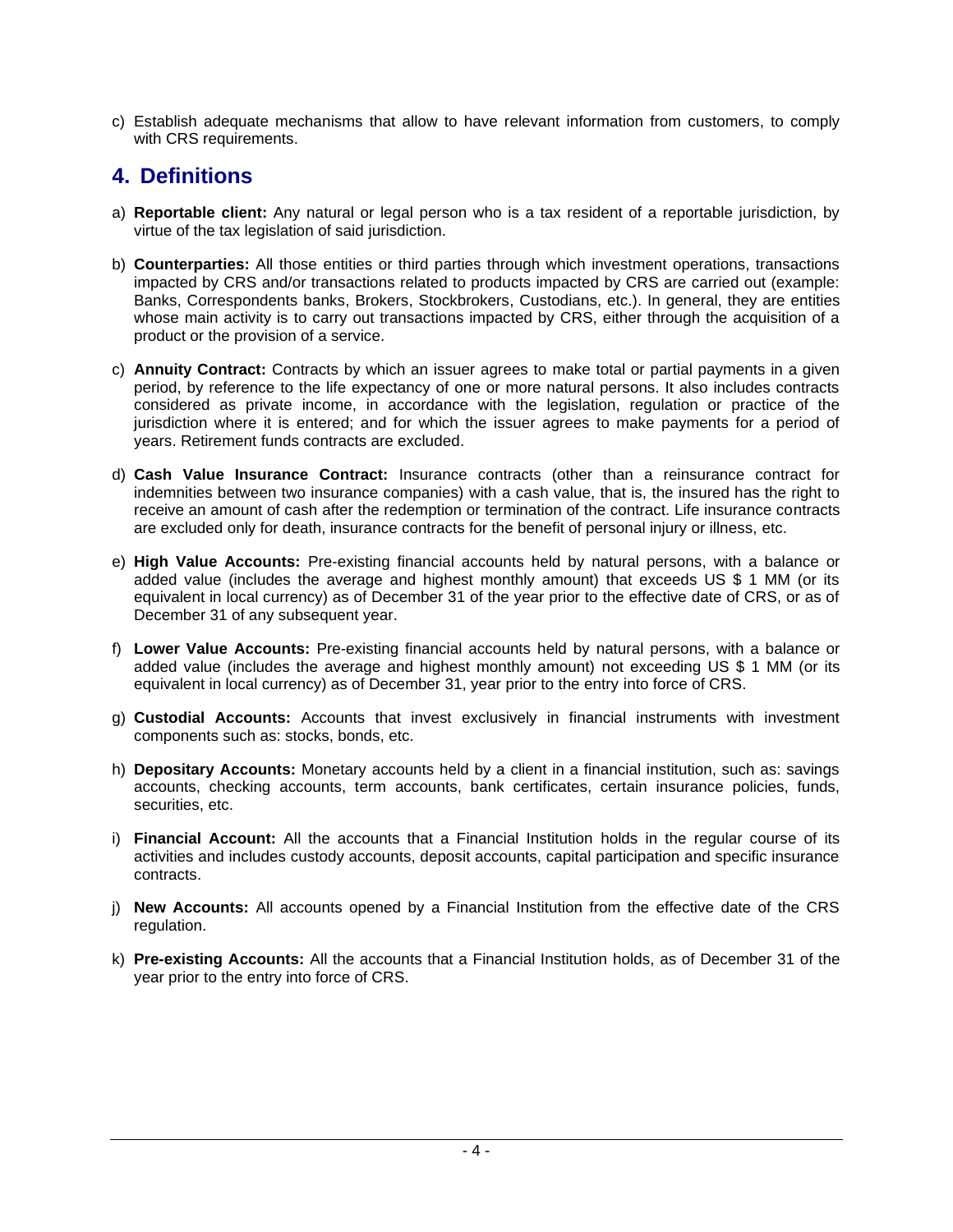- l) **Reportable Accounts:** All financial accounts of reportable natural persons, as well as of active entities incorporated in foreign jurisdictions and of passive entities that have control persons that qualify as reportable by CRS.
- m) **Exempt Non-Financial Entity:** Non-financial entities that are exempted from the scope of CRS, such as: companies listed on the Stock Exchange, tax-exempt organizations, NGOs, etc.
- n) **Passive Non-Financial Entity:** Non-financial entities, which receive more than 50% of their gross income from passive sources, such as: interest, dividends, capital gains, etc., and/or allocate more than 50% of their assets to generate passive income.
- o) **Related Entity:** Two entities are considered related when: i) One entity controls another entity; ii) Two or more entities are subject to common control; or iii) Two investment entities are subject to another entity that complies with the due diligence obligations applicable to such investment entities. For this purpose, the term "control" includes direct or indirect participation in more than fifty percent (50%) of the capital of an entity and having more than fifty percent (50%) of the voting rights.
- p) **Documentary evidence:** All valid documents to support the CRS classification of a client. It includes but is not limited to: (i) Residence certificates issued by a public agency of the jurisdiction where the client (natural or legal) is domiciled; (ii) any official identification of a natural person, issued by an authorized governmental entity; (iii) any official documentation issued to a legal person by an authorized governmental entity, which provisions the company name of the entity, the country of incorporation and the address of the main office; (iv) financial statements, tax returns, third party credit reports, liquidation agreements, dissolution or bankruptcy resolution; as well as the reports issued by a securities regulatory authority, etc.
- q) **Indicia CRS:** Some sign or circumstance that allows deducing, without direct knowledge, that a certain client should be considered as a tax resident of a reportable jurisdiction. CRS provisions six indicia: 1) Identification of the account holder as a resident of a reportable jurisdiction; 2) current mailing address or home address (including a P.O. Box) in a reportable jurisdiction; 3) one or more phone numbers in a reportable jurisdiction and none in the country where the account is held; 4) current instructions to transfer funds (except for those relating to a deposit account), to an account opened in a reportable jurisdiction; 5) Power of attorney or valid signature authorization granted to a person residing in a reportable jurisdiction; and 6) instructions for the retention of mailing or mailing address in a reportable jurisdiction, when there is no other address of the account holder on file with the Financial Institution.
- r) **Financial Institution - FI:** Any institution whose business line is: 1) Accept deposits as part of its banking or similar activity; 2) maintain financial assets on behalf of third parties; 3) related to the business of investment, reinvestment, or trading of securities or 4) an insurance company that makes payments to a financial account or maintains products with investment components.
- s) **Participating Financial Institution:** These are: 1) Any Financial Institution incorporated in a participating jurisdiction (it does not include branches that it may have and that are out the participating jurisdiction); and 2) any branch in a participating jurisdiction, even if the Headquarters were incorporated in a jurisdiction that does not participate in CRS.
- t) **Reportable Jurisdiction:** Any jurisdiction that has entered into an agreement to exchange financial account information under CRS. For due diligence purposes, the tax residence of all clients must be documented, regardless of whether or not they belong to a reportable jurisdiction, and only the information of the jurisdictions that the country's Tax Authority determines each year will be sent.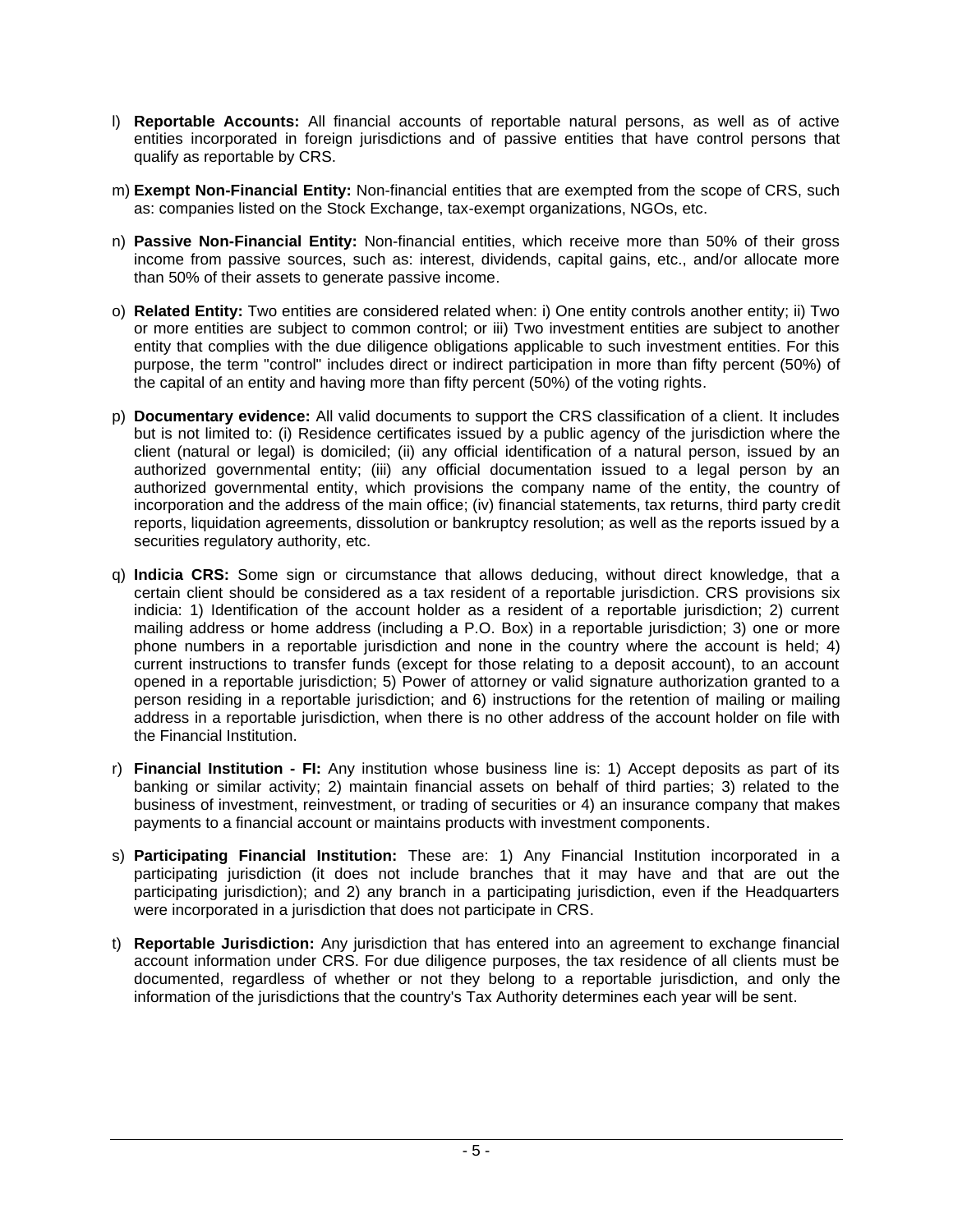- u) **Taxpayer Identification Number - TIN:** The generic name used to refer to the identification number granted by the Tax Authority to the taxpayers of a country. In Colombia it is called NIT  $6$ , in Chile is RUT<sup>7</sup>, in Perú is RUC<sup>8</sup> or DNI<sup>9</sup>, etc. Includes any functional equivalent, in countries that do not grant TINs to their taxpayers.
- v) **Corporate Compliance Officer:** Person designated and authorized by Credicorp to ensure compliance with CRS obligations in all jurisdictions where the Group operates. The Corporate Compliance Officer may delegate functions to Compliance Officers and/or Chiefs of Financial Institutions, to act as CRS managers in their respective companies and jurisdictions.
- w) **Credicorp Compliance Officer and/or Chief:** Person designated by the Corporate Compliance Officer, to implement and maintain the management of CRS requirements in the company and jurisdiction of its competence. The role of Point of Contact (POC) with the local Tax Authority for CRS purposes can be performed by him or this role can be delegated to a member of his team.
- x) **Equity Interest:** It mainly groups together investments of a collective type such as: investment funds, mutual funds, trusts, autonomous estates, and others, where the participants have the right to receive the benefits of the investments.
- y) **Controlling Person:** Any natural person who exercises effective control of an entity. It includes partners, shareholders, final beneficiaries, and substantial owners of the entity, who directly or indirectly own a percentage greater than or equal to 10% in shares/participations of a legal entity or an investment vehicle. The percentage of participation may vary in some countries in accordance with local regulations for the Prevention of Money Laundering. (AML<sup>10</sup>) or the Final Beneficiary rule, which requires the identification of control persons under stricter limits.
- z) **Point of Contact - POC:** Person appointed to manage communications and the implementation of the CRS program of a Financial Institution before the Tax Authorities of the jurisdiction. In Credicorp's Financial institutions, the POCs are the Compliance Officers and/or Chiefs of the companies, or the people from their team that they appoint to fulfill this role in their respective companies.
- aa) **Account Holder:** Any person registered or identified by the Financial Institution, as responsible for the accounts opened in the Institution. Those persons listed as holders for the benefit or on behalf of another natural or legal person, such as legal representatives, custodians, signatories, financial advisers, etc. are not included. The holder will always be the natural or legal person who is the beneficiary of the account. In the case of an insurance contract with cash value, or a private retirement contract, the holder will be the person who can dispose of the cash value or who can change the beneficiary of the contract. If no person can access the cash value or change the beneficiary, the account holder will be any person named as the holder of the contract and any person who has the right to receive a payment pursuant to the contract. At the expiration of a cash value insurance contract or a private retirement contract, each person entitled to receive payment under the contract will be considered an account holder. In case of joint accounts, the joint ventures must be treated as account holders. In trusts, both settlors and trustees should be treated as account holders.

<sup>6</sup> NIT – Tax Identification Number

<sup>7</sup> RUT – Tax Identification Number

<sup>&</sup>lt;sup>8</sup> RUC – Tax Identification Number

<sup>&</sup>lt;sup>9</sup> DNI – National Identity Document

<sup>10</sup> AML – Anti Money Laundering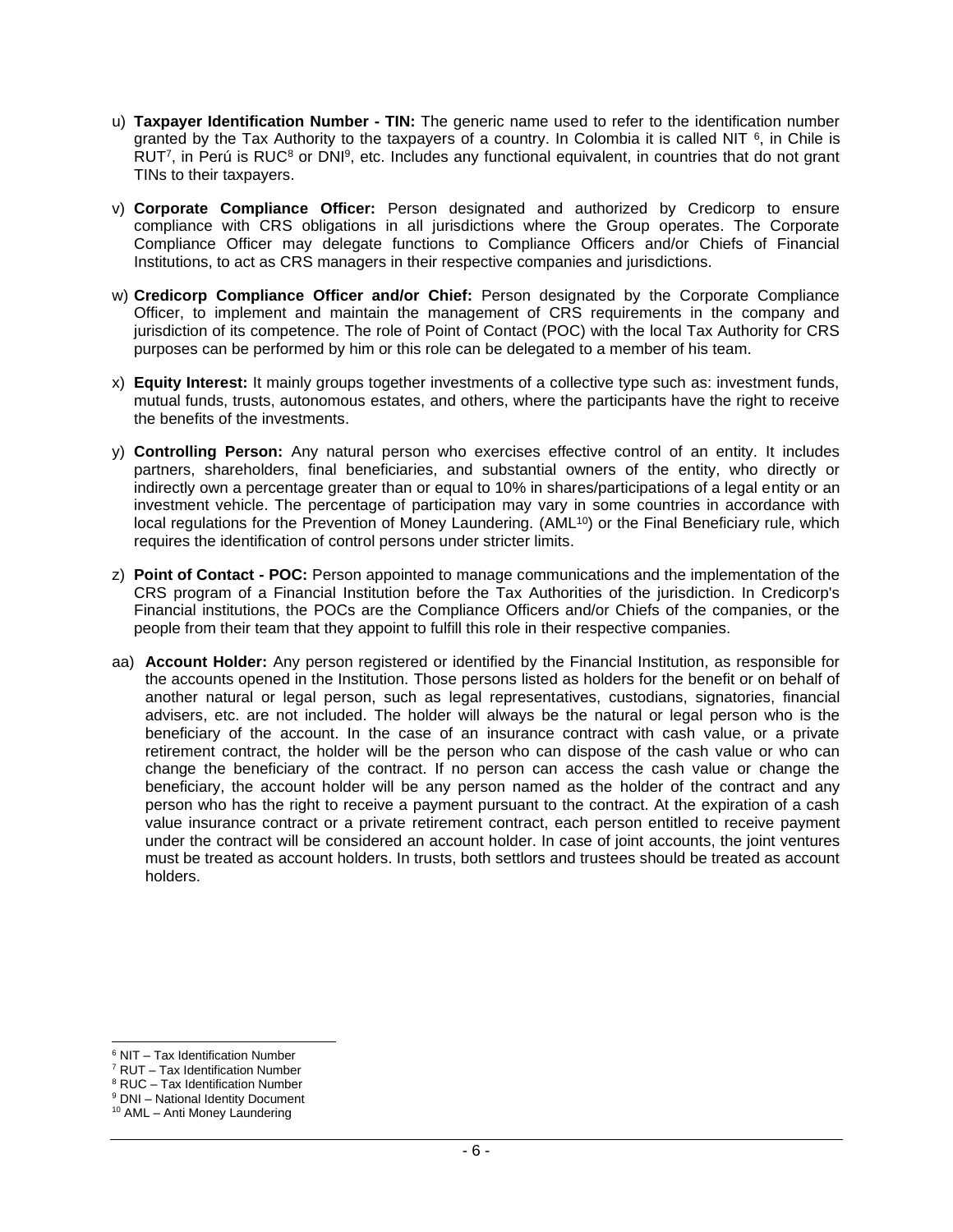# **5. Responsibilities**

The Directors, Managers, Corporate Compliance Officer, and their representatives; as well as the collaborators of the Credicorp companies will have the following responsibilities:

### **a) Directors of Credicorp companies:**

- Consider the impact of the CRS Policy on strategic business decisions.
- Guarantee the adoption and compliance of the CRS Policy in all Credicorp entities.

### **b) Managers of Credicorp companies:**

- Establish the necessary measures to ensure that the collaborators under their charge know and comply with the CRS Policy.
- Align its internal policies and procedures to this corporate policy.
- Ensure that employees who intervene directly or indirectly in the implementation of CRS are adequately trained regarding the requirements and responsibilities of regulation such as: Identification, due diligence, customer classification, annual report, channel controls/new and existing products/services; etc.

### **c) Corporate Compliance Officer and representatives in Credicorp companies:**

- In coordination with the Compliance Officers and/or Heads and the POCs of each company, it must ensure that the activities of the Work Plan are carried out and that the CRS Annual Reports are sent to the local Tax Authority; within the periods and terms established for each jurisdiction.
- Coordinate monitoring actions to verify compliance with the CRS Policy and apply the corresponding disciplinary measures.
- Approve any exception to the policy, in accordance with the provisions of Section 8 of this document.

### **d) Business Officer, Investment Advisor and/or similar in Credicorp companies:**

• Comply with customer knowledge activities to gather evidence and obtain the information required by the requirements of the CRS regulation.

### **e) Collaborators:**

• Every employee of a Credicorp company who is aware of breaches of this policy, has the obligation to report this situation to their leadership and/or to the Credicorp Corporate Compliance Officer; via the communication channels of the Compliance Units of each subsidiary, the corporate email [cumplimientofatcacrs@bcp.com.pe](mailto:cumplimientofatcacrs@bcp.com.pe) or through the Credicorp Complaint System [www.credicorpnet.com](http://www.credicorpnet.com/)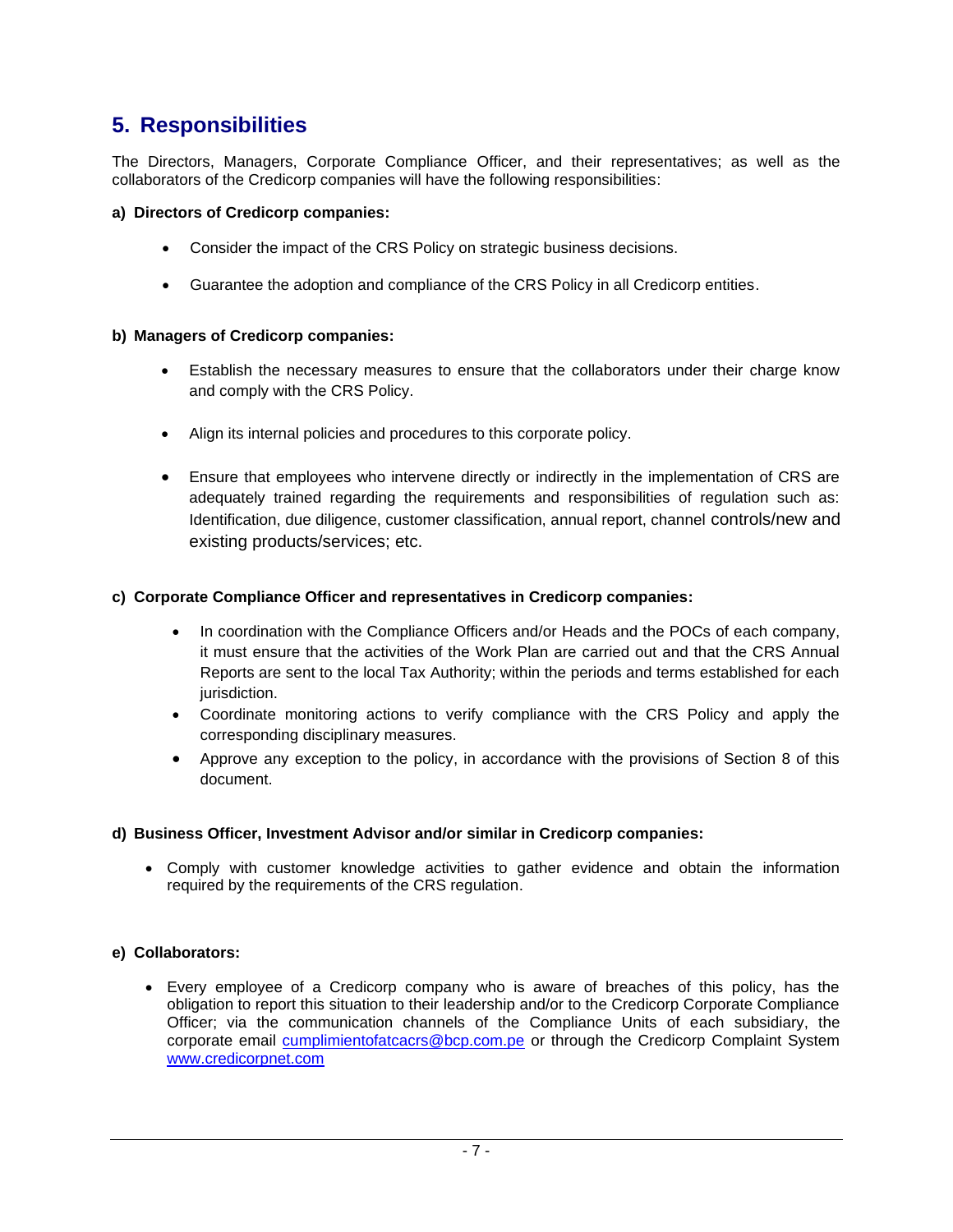# **6. General considerations**

- a) For the application of this policy, Credicorp's Financial Institutions must consider the requirements of the local Tax Authority and the regulatory framework of their respective jurisdictions.
- b) As there are more sensitive business units in some Credicorp companies, it is possible that the Corporate Compliance Officer and the Corporate Ethics and Compliance Division Management have greater controls than those indicated in this policy.
- c) If the Credicorp Financial Institutions outsource any of the functions impacted by CRS, the third parties must comply with the requirements of the regulation, which must be included in the contracts and service level agreements, to ensure their correct application. However, a Credicorp company that delegates the CRS Reporting and/or Due Diligence functions, will retain responsibility for compliance with said obligations.
- d) It is not possible to include in this policy all the cases or particular situations that may arise; therefore, it is important to consider that the principles and spirit of politics must prevail in any situation; and be complemented with consultations and references to the OECD "Standard for Automatic Exchange of Information on Financial Accounts"; as well as local and international legislation related to this standard.

# **7. Application of the Policy**

## **7.1 CRS Government**

- a) The Credicorp Corporate Compliance Officer will appoint the Compliance Officers and/or Heads of the Credicorp Financial Institutions, to comply with the implementation of this Policy in their respective companies. Each local Compliance Officer and/or Head will assume the role of POC or will be in charge of appointing a member of their team to carry out said function.
- b) The Credicorp Corporate Compliance Officer will appoint a Program Manager to develop the strategies and prepare the work plan to comply with the CRS requirements in BCP Peru; and provide the guidelines for local and foreign subsidiaries/affiliates.
- c) The Credicorp Corporate Compliance Officer will ensure compliance with the CRS policy in the Credicorp companies; and will periodically control that they comply with the requirements of this policy; and the procedures that derive from it.
- d) The Credicorp Financial Institutions must implement the CRS requirements, considering a risk approach, based on the available resources, capacities, and impact on each of the companies.

## **7.2 New companies, mergers, and acquisitions**

- a) The Corporate Compliance Officer must centralize the evaluation and diagnosis of the implementation of CRS, in any new legal entity created and/or acquired.
- b) Prior to sending a binding offer in the framework of a process of creation, merger and/or acquisition of a legal entity or an investment vehicle, the following actions must be taken:
	- The General Management, or the unit delegated by it, must notify the Compliance and Corporate Ethics Division about the creation, merger and/or acquisition process; in order for it to issue an opinion on the application of adequate CRS due diligence in the prospective entity.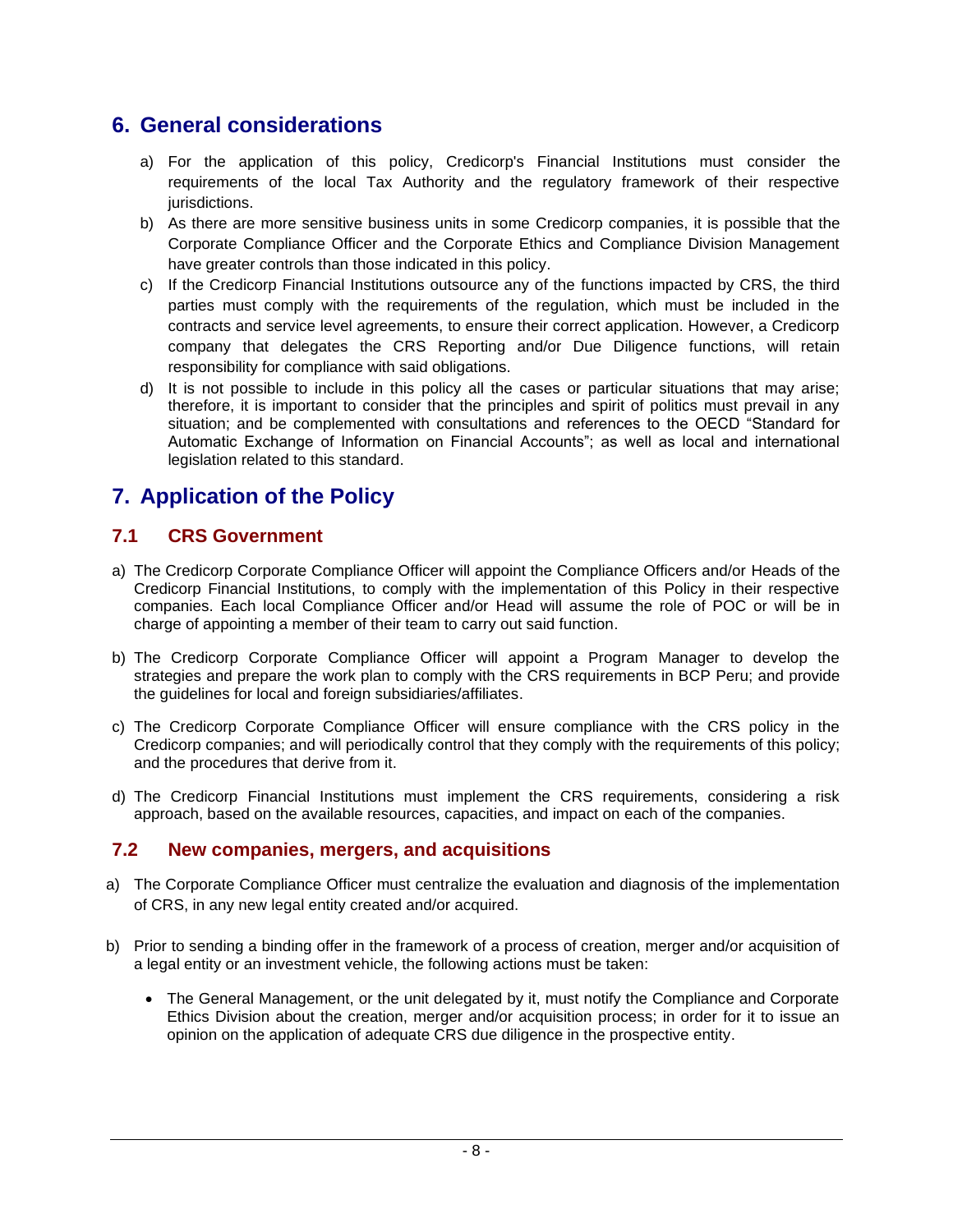• The local Compliance Officer and/or Head of the Credicorp company that has participation in the creation/acquisition process, must validate if the new company is in a CRS jurisdiction and confirm if it has complied with implementing the requirements of the regulation, to avoid subsequent contingencies.

## **7.3 Counterparties management and onboarding**

- a) Credicorp's Financial Institutions will apply requirements similar to those for customer identification, for all those Financial Counterparties with whom it wishes to establish business relationships. The required documentation may vary according to the regulatory requirements of each jurisdiction.
- b) Each Credicorp Financial Institution must have a database of its Financial Counterparties, with updated information and the evidence of having carried out an adequate CRS due diligence.

## **7.4 Customer management and onboarding**

The requirements of the CRS regulation apply to all customers who purchase passive products and/or with investment components; the same ones who must identify their CRS status at the time of onboarding. Only clients who are identified as tax residents of reportable jurisdictions will be included in the Annual Report to the local tax authority (Includes natural persons residing in CRS jurisdictions, active entities incorporated in CRS jurisdictions and passive entities with control persons that have tax residence in CRS jurisdictions).

- a) No collaborator of the Credicorp companies may advise and/or recommend clients regarding their classification, status or how to evade the requirements of CRS.
- b) No collaborator of the Credicorp companies may alter and/or hide evidence and indications of a client, to modify their CRS classification.
- c) Credicorp companies must have the required information and documentation to support the classification of a client against CRS obligations, whenever required by internal and external audits or reviews by local and/or international regulators, related to the regulatory compliance.
- d) In the cases of onboarding of among investment account proxies, who have unlimited control over a client's accounts, an enhanced due diligence must be applied to allow better knowledge of the owner of these accounts; and the proxy who administers them.
- e) In cases where the client does not wish to provide information on their CRS classification, the Credicorp Financial Institution will not be able to continue with the process of contracting passive products, until the client delivers the support that allows determining their tax residences (including an Affidavit).

## **7.5 Customer Due Diligence**

- a) Credicorp companies must comply with the due diligence processes provided by CRS, within the terms and conditions defined by the regulations of each jurisdiction.
- b) Credicorp companies may not rely on Affidavits or documentary evidence, when they know or have reasons to know that these are incorrect or unreliable and must contact the client to verify them.
- c) Credicorp companies must have adequate reports that allow them to identify changes in the circumstances of their clients; and detect if said changes generate indicia for clients to be considered as reportable persons or entities.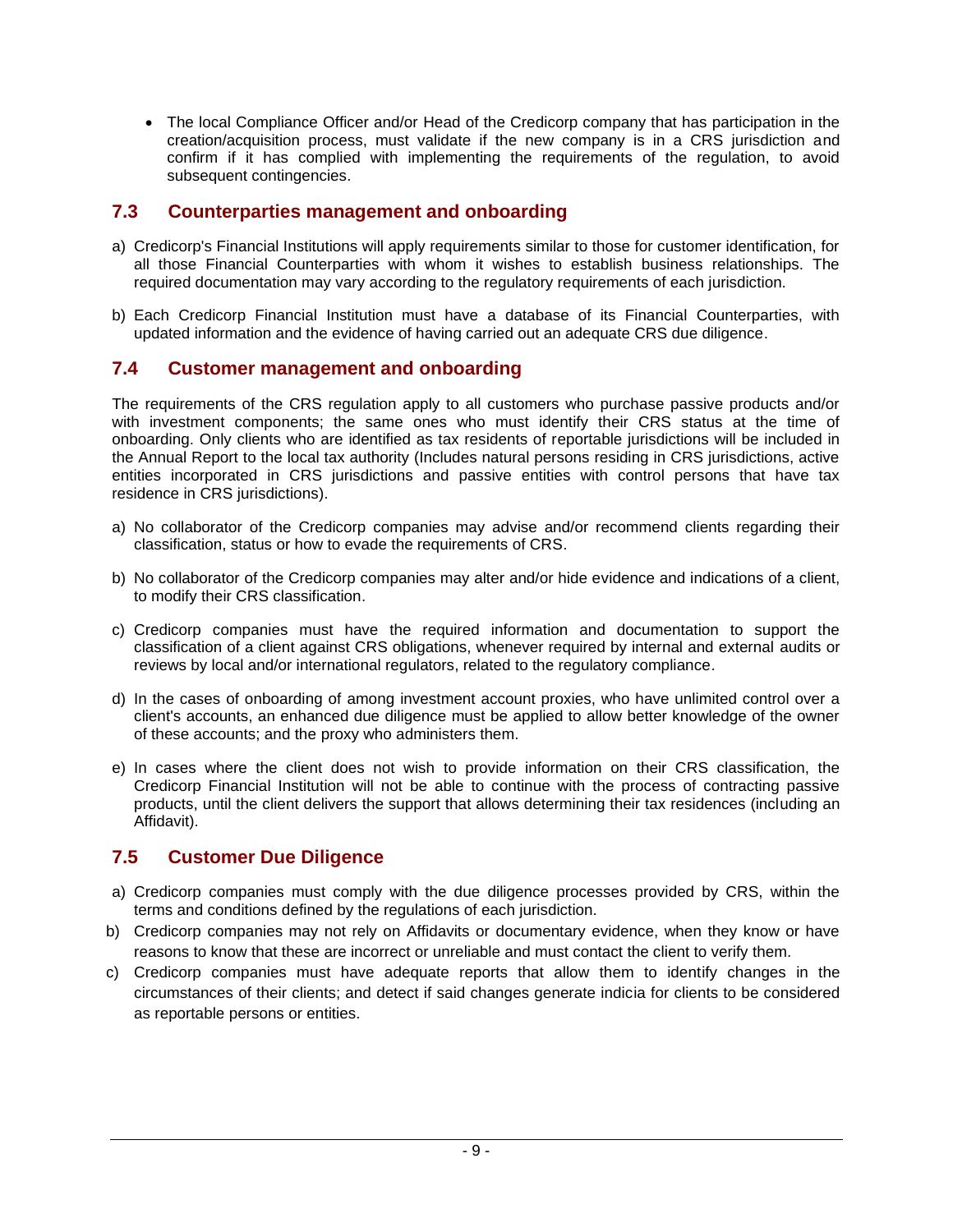- d) The Compliance Officers and/or Heads of the Credicorp companies must inform the Corporate Compliance Officer about the failures or breaches in the due diligence processes.
- e) CRS due diligence does not replace the requirements of the FATCA Regulation (Foreign Account Tax Complaint ACT), the Final Beneficiary Regulation or the Regulation for the Prevention of Money Laundering and Terrorism Financing.

## **7.6 Clients who do not provide information**

a) Clients, new or pre-existing, with indicia of being reportable persons or entities and not complying with the submission of the documentary support that allows confirming/refuting the indicia, will be classified as reportable for each of the jurisdictions for which indicia was found.

## **7.7 Requirements for Business Officials and other business managers<sup>11</sup>**

- a) Compliance with CRS requirements regarding due diligence with the client is the responsibility of the Business Officer, Investment Advisor and/or its peer in Credicorp companies.
- b) Business Officer, Investment Advisors and/or their peers in Credicorp companies, must inform the Credicorp Corporate Compliance Officer or their representatives, if they have knowledge of any information or indicia that their clients may qualify as reportable persons or entities, as well as passive entities with reportable control persons.
- c) Business Officers, Investment Advisors and/or their peers in Credicorp companies, must keep the relevant information and documentation up to date that allows establishing the CRS classification of their clients; and make it available whenever it is required for controls, audits, and monitoring, etc.
- d) If a Business Officer, Investment Advisor and/or their peers in the Credicorp companies, is aware that an update of data and/or change of circumstances of a client, has generated any indicia to be considered as a reportable person or entity; it must be reported to their company's Compliance Unit. The knowledge of the Business Officer, Investment Advisor and/or peer, about whether a client qualifies as reportable, will be decisive to classify said client as reportable.
- e) Business Officers, Investment Advisors and/or their peers in Credicorp companies must provide a periodic Statement certifying the following:
	- That they are up-to-date regarding their functions related to CRS.
	- That they have not carried out any type of CRS consultancy for clients.
	- That they have complied with informing the local Compliance team of any relevant indicia or information about the clients in their portfolio, such as: (i) That the account holder is not the actual owner of the funds and that this mechanism is being used to evade the identification and CRS classification of a reportable person or entity; (ii) That the control persons of a passive legal person have not been correctly identified to prevent the identification and correct CRS classification of the client.

<sup>11</sup> Includes Business Advisors, Stock Market Advisors, Asset Advisors and / or equivalent positions in Credicorp companies.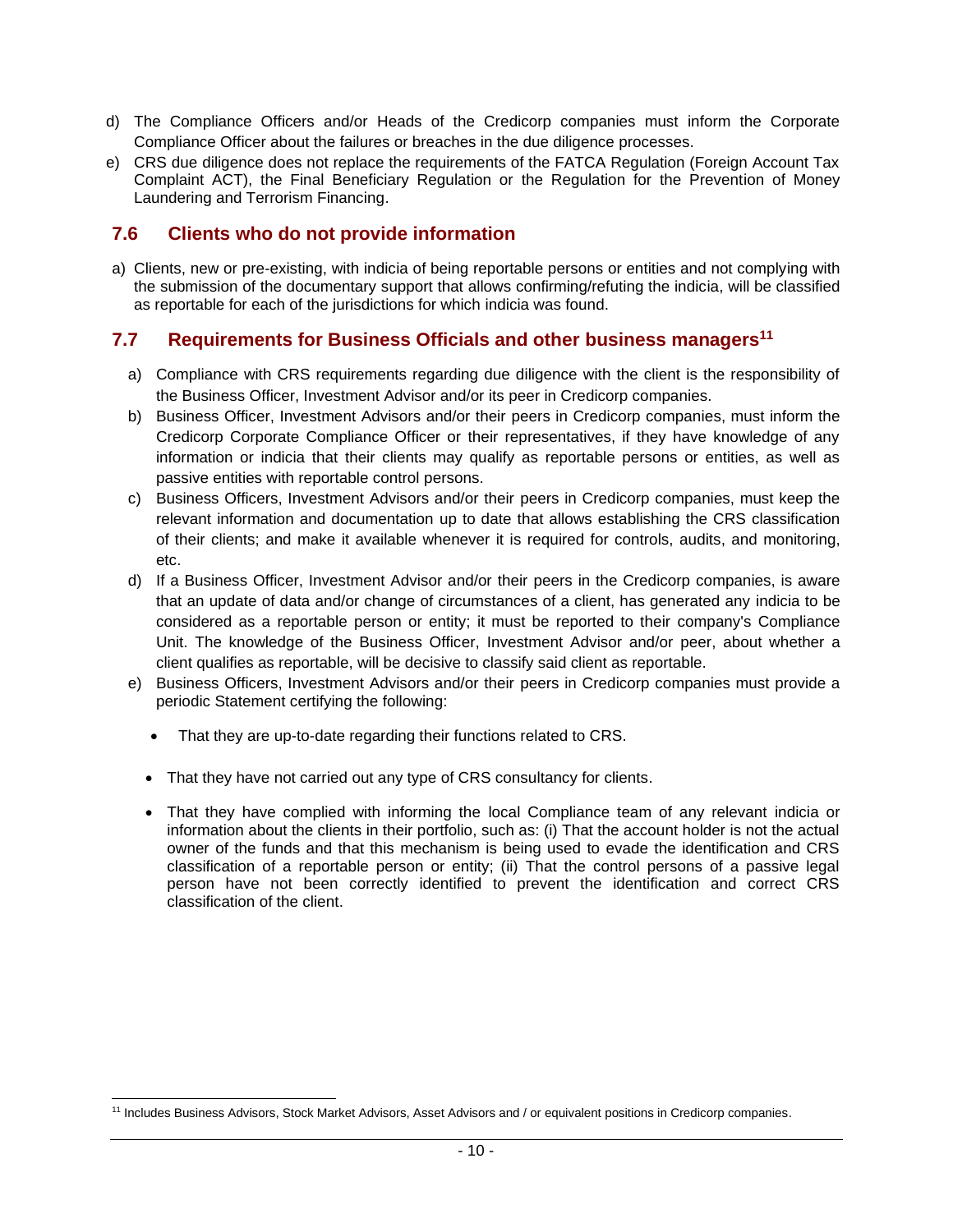## **7.8 Reports to the Local Tax Authority**

- a) Credicorp's Financial Institutions must submit the annual reports required by CRS to the local Tax Authority, within the established deadlines and in accordance with the mechanisms implemented by the regulator of each jurisdiction.
- b) The Credicorp companies impacted by CRS may report the client's personal and financial information, only if they have their express authorization registered in any of the following documents: (i) Affidavit of Tax Residence, (ii) CRS Self Certification, (iii) Other documents in force in the jurisdiction.
- c) Credicorp companies subject to reporting must adapt the reporting scheme in accordance with the specifications and conditions provided by the local tax authority.

## **7.9 Products and Channels**

- a) Every time new channels, products, services are developed or existing ones are modified; a CRS evaluation must be carried out to identify the risk and impact level of this regulation. The evaluation will be in charge of the Compliance Officers and/or Heads of each of the Credicorp companies.
- b) It is the responsibility of each Credicorp company to establish the required controls to carry out this analysis in the process of creating new channels, products, services or modifying them.

## **7.10 Internal certifications**

- a) The Compliance Officers and/or Chiefs of the Credicorp Financial Institutions must carry out periodic reviews, which allow identifying opportunities for improvement to comply with CRS requirements, in their respective companies. These reviews can be conducted internally or with the participation of external consultants/reviewers.
- b) Every year, the Compliance Officers and/or Heads of Credicorp's Financial Institutions must certify to the Corporate Compliance Officer that all the actions of the work plan have been carried out to comply with the CRS requirements in their respective companies.

# **8. Exceptions**

Exceptions to any item of this policy must be supported and sent for evaluation and approval to the Credicorp Corporate Compliance Officer.

- a) The Credicorp Corporate Compliance Officer will decide, if necessary, to raise any requirement to the Credicorp Board of Directors for approval.
- b) In the case of Financial Institutions incorporated in jurisdictions that have a local regulation for the application of the Common CRS Reporting Standard, the requirements and provisions issued by the country's tax authorities will prevail.